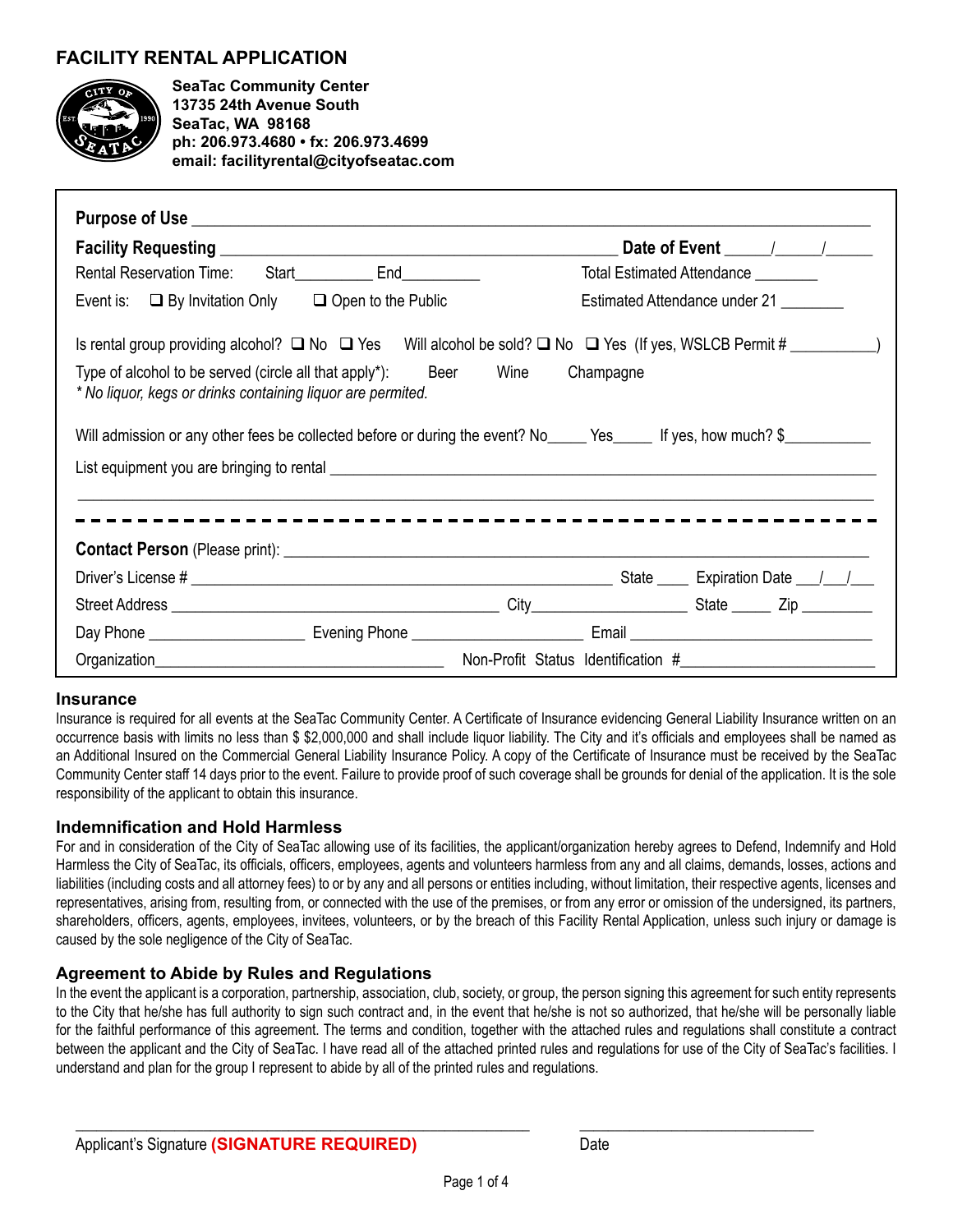| -------                                                                                                                                                                                                                                                                                                                                                                                                               | <b>FOR OFFICE USE ONLY</b> |
|-----------------------------------------------------------------------------------------------------------------------------------------------------------------------------------------------------------------------------------------------------------------------------------------------------------------------------------------------------------------------------------------------------------------------|----------------------------|
| Are there other rentals in building?  □ No □ Yes If yes, please state time. From ____ to ____ Location _____________<br>Are there youth activities in building? ■ No ■ Yes If yes, please state time. From ____ to ____ Location ____________<br>Is it a youth oriented rental event? $\Box$ No $\Box$ Yes<br>Is a Washington State Banquet Permit required? □ No □ Yes<br>Is security required? $\Box$ No $\Box$ Yes |                            |
| <b>STAFF RECOMMENDATION</b><br><b>APPROVED</b> Contingent Upon<br>ப<br>Receipt of Washington State Banquet Permit<br>Receipt of Commercial Liability Insurance<br>Receipt of Commercial Liability Insurance                                                                                                                                                                                                           |                            |
| Additional Staff _________ hours @ \$20/hour = \$_________<br>Recreation Staff <u>Necreation</u> Staff Necreation Staff Necreation Staff Necreation Staff Necreation Staff Necreation Staff Necreation Staff Necreation Staff Necreation Staff Necreation Staff Necreation Staff Necreation Staff                                                                                                                     | Date                       |
|                                                                                                                                                                                                                                                                                                                                                                                                                       |                            |

## **Requesting Alcohol at Event**

An organization or individual wishing to distribute, serve, or consume alcoholic beverages during any use of the SeaTac Community Center MUST complete the Alcohol Beverage Request Section of this form for approval. The applicant understands that completing this Alcohol Beverage Request Section does not quarantee that you will be able to have alcohol during your event. It is simply a request and must be approved by the City prior to your event. Please note that your Alcohol Beverage Request Section may be approved with additional conditions or even denied. The applicant must meet all obligations, rules and regulations set forth on this form.

## **Rules and Regulations that apply to the request for serving alcohol.**

- 1. Alcohol service and consumption is restricted to beer, wine, and champagne that is sold commercially. Home brewed alcohol or liquor (i.e. whisky, scotch, vodka, rum, tequila, etc.) and drinks containing liquor are prohibited.
- 2. You will be notified approximately two (2) weeks after submitting this application on the status of your request, provided that all required paperwork is submitted and approved.
- 3. A Washington State Banquet Permit must be obtained and displayed in the room during your event. A copy of this Permit must be received by the SeaTac Community Center at least fourteen (14) days prior to your event. It is the sole responsibility of the applicant to obtain and post such permit.
- 4. The use of beer kegs is prohibited.
- 5. If approved, alcohol is only allowed in the rented room and kitchen. Alcohol is prohibited in all other portions of the facility (including front, sides and back of building, parking lot, hallway, restrooms, lobby, storage closets and other rooms).
- 6. \*2.45.550 Alcoholic beverages. Selling, possessing or consuming alcoholic beverages in a City park, recreation area, or associated marine area is prohibited, other than in connection with an event or activity in a community center, park building or other structure for which a permit has been issued by the Department, and for which a banquet permit has been issued; provided that the activities and the use of alcoholic beverages shall conform to the permits therefor, and shall conform to Federal, State and local laws, rules and regulations with respect thereto.
- 7. The applicant is responsible for the conduct and behavior of the participants and guests involved in the rental activity.
- 8. Alcohol service must stop at least one (1) hour before the designated end time of your rental.
- 9. Serving alcohol without proper approval, outside the approved conditions, and/or in violation of any of the above rules and regulations may result in a citation by Police, immediate cancellation/shut down of your event, forfeiture of Damage Deposit, and/or additional fees/penalties.
- 10. Alcohol is permitted only in the banquet room at the SeaTac Community Center, with the proper permit. Alcohol is not permitted in the other rented rooms, lobby or outside of the community center
- 11. Underage drinking (under 21 years of age) is strictly prohibited and will result in immediate termination of rental.

## **Staffing/Security**

Security is required for any youth oriented rentals and events with alcohol i.e. birthday parties, baptisms, first communions, quinceanera, high school graduation, etc. For rentals exceeding 100 people, the City will determine if additional staff and/or security will be required during your rental based upon the presence of alcohol, estimated number in attendance, time of day, etc. If security is required, a fee will be charged in the amount to cover the cost of an Officer from the King County Police Officers Guild for the duration of event when alcohol is being served.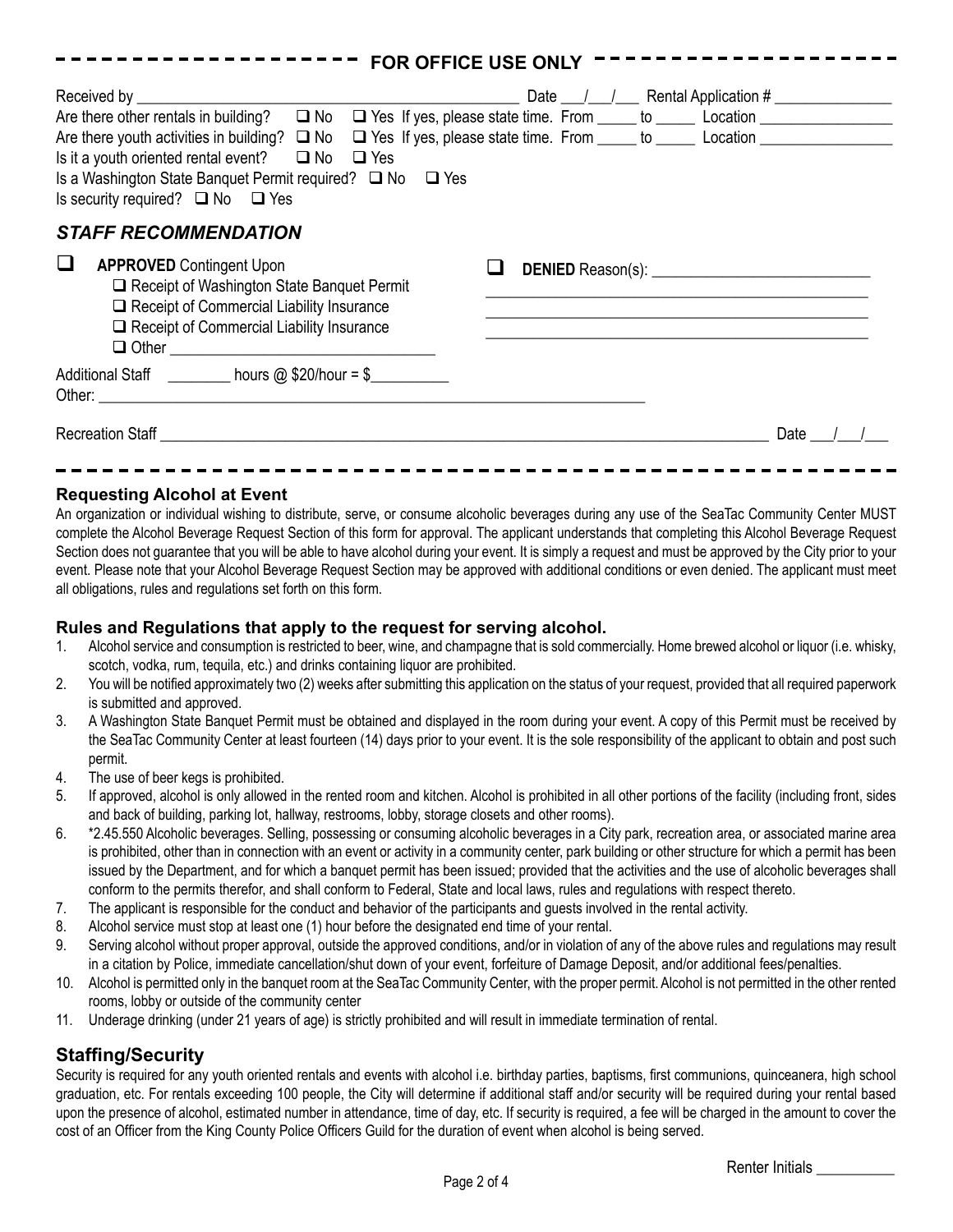## **Chaperons**

Adult chaperons are required for youth activities at a ratio of one chaperon for every 20 youth attending. A list of chaperons must be submitted to the SeaTac Community Center staff at least 10 working days prior to the event.

## **Fees**

The security/damage deposit must be paid at the time the application is approved. Payment for the user fees must be paid at least twenty-one (21) days prior to the activity.

YOUR SECURITY DEPOSIT DOES NOT COVER ANY PART OF YOUR RENTAL FEE.

The applicant shall be responsible for expenses incurred by the City in correcting, cleaning, repairing or replacing any facilities, property of the City which was damaged in connection with the activity, meeting or event for which the facility was rented, regardless of who actually caused the damage.

Payment for such damages shall be deducted from the security/damage deposit; any additional amount shall be paid by the applicant to the City within thirty (30) days after receipt of bill for that amount.

Minimum \$200 fee for pulling fire alarm in non-emergency and possible cancellation of event.

## **Cancellation/Non-Performance**

Cancellation of your rental must be in writing to receive refund of your rental fee. Cancellation will result in some level of loss of security deposit.

#### **For the Banquet Room:**

- \$100.00 of the rental deposit is forfeited if the event is cancelled regardless of the amount of notice given.
- If the applicant fails to provide at least 60 DAYS notice of cancellation, \$250.00 of the rental deposit is forfeited.
- If the applicant fails to provide at least 30 DAYS notice of cancellation, the entire rental deposit shall be forfeited to the City.

**All Other Rooms:** 100% of the deposit is forfeited if the event is cancelled regardless of the amount of notice given.

If for any reason beyond its control, including, but not limited to strikes, labor disputes, accidents, government requisitions, restrictions or regulations on travel, City activities, commodities, or supplies, acts of war or acts of God, the City is unable to perform its obligations under this agreement, such non-performance is excused and the City will terminate this agreement without further liability of any nature, upon return of the applicant's deposit.

In no event will the City be liable for consequential damages of any nature for any reason whatsoever, if, for any reason, the space reserved hereunder is not available for the event. The City may substitute, at its discretion, other space in the City at least comparable in quality to the space reserved, and if the applicant agrees to accept such substitution.

The City reserves the right to reject any application for use of its facilities and to cancel approved facility use permits and refund the unearned portion of any fee paid when it is deemed that such action is in the best interest of the City, provided, however, that where the City cancels a previously approved application for City facility use, the City shall endeavor to provide notice to the applicant of the cancellation as soon as reasonably feasible.

The City reserves the right to reject any application when it believes that use might result in undue wear and tear or that such use would be more appropriately housed in a commercial or other non-city facility.

## **Facility Use**

Application forms for use of City facilities shall be submitted to the Recreation Supervisor, who shall determine the appropriateness of the use. City functions shall have priority over community requests for facility use.

Reservations for facility uses will be accepted no more than one year prior to the event.

Uses of the same priority shall be prioritized on a "first come first served" basis.

Use of facilities will not be granted when the primary purpose is for private or commercial gain or for commercial advertising purposes. This provision does not restrict the rental of City facilities to commercial businesses for meetings, lectures, conferences, banquets and other uses so long as the primary purpose is not for commercial gain.

The use of facilities shall not be granted for political purposes.

Use of City facilities will not be granted for any meeting at which admission is charged or a collection of money taken, unless all such funds are to be used to cover the costs of the meeting and/or for bona fide charitable purposes, in which case, the applicant shall be obligated to provide to the City adequate documentation to establish that charges will cover costs only and/or that charges will be used for bona fide charitable purposes.

Facilities used shall be limited to those specified on the approved application.

All applicants shall be responsible for making sure that the occupancy capacity of the facilities being rented shall not be exceeded.

## **Operation of Buidling**

Person in charge of activity must be present during the entire rental.

The patron agrees to begin the function at its scheduled time and to have guests and invitees vacate the designated function space at the designated time.

You may begin setting up and dropping off supplies at the scheduled start of your rental. Renter Initials Renter Initials